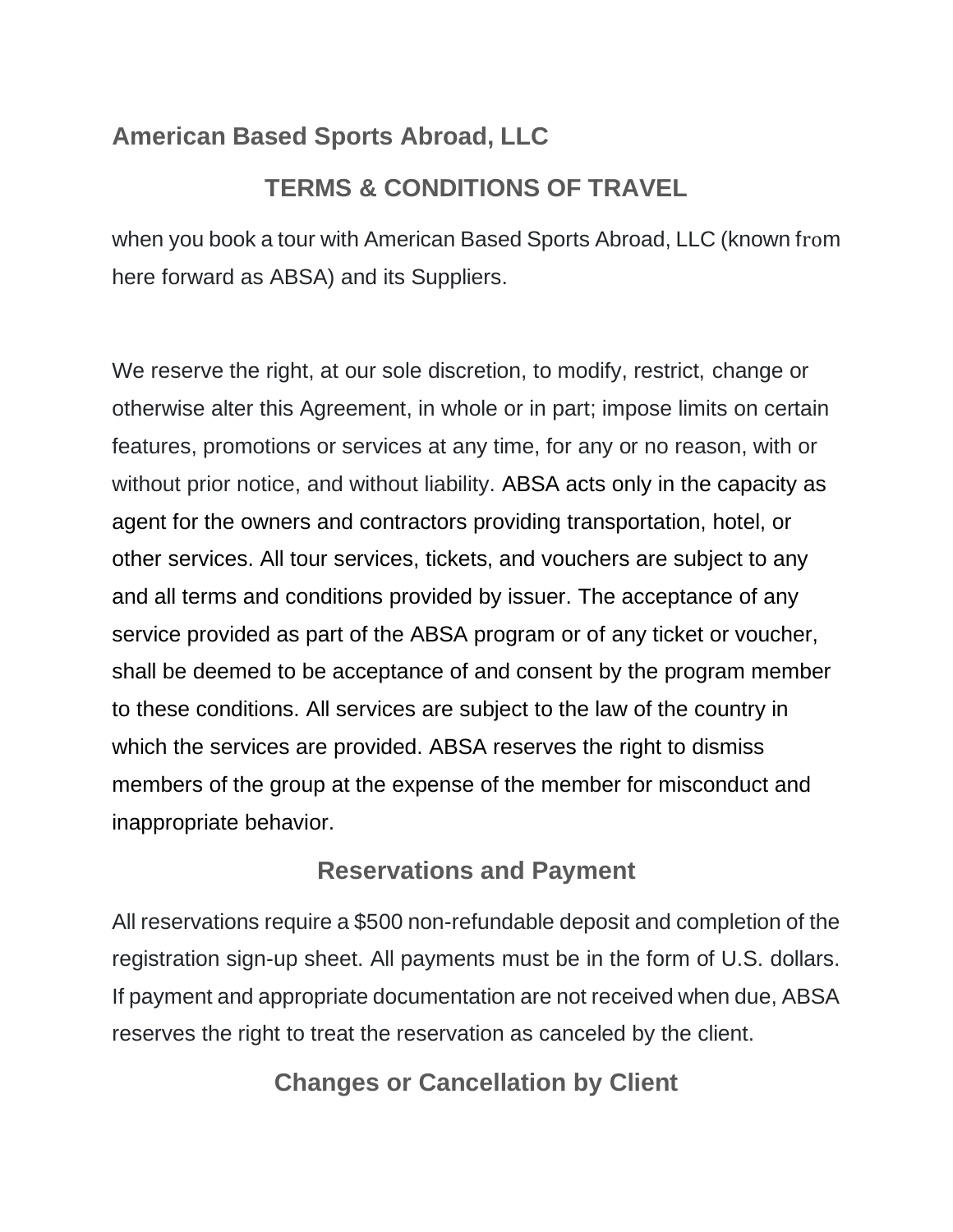If written notification of cancellation is received more than more than 120 days prior to departure, 50% of the total cost (less the \$500 non-refundable deposit) is due. Cancellations more than 90 days but less than 120 days prior to departure, incur 75% fee of total cost (less the \$500 non-refundable deposit). No refunds for cancellation within 90 days of trip departure. ABSA trips are sold as packages, and there will be no refunds to individuals who leave a trip early, arrive late, or independently modify the trip itinerary. Exceptions to the above cancellation policies cannot be made for any reason, including weather and personal emergencies. ABSA STRONGLY RECOMMENDS that you purchase a travel insurance policy that INCLUDES trip cancellation AND interruption insurance. Individual or group travel insurance is not provided by ABSA.

- \$500 deposit is non-refundable.
- Cancellation fee of 50% of total cost (less \$500 deposit) if cancelled more than 120 days prior to departure.
- Cancellation fee of 75% of total cost (less \$500 deposit) if cancelled within 91-120 days of departure.
- NO refunds for cancellation within 90 days of departure.
- Once travel has commenced, no refunds will be given. This includes any unused portion of the tour.
- Refunds will be processed within 90 days of request.

All cancellations must be in writing and emailed to ABSAteams@gmail.com. (This policy is subject to change.)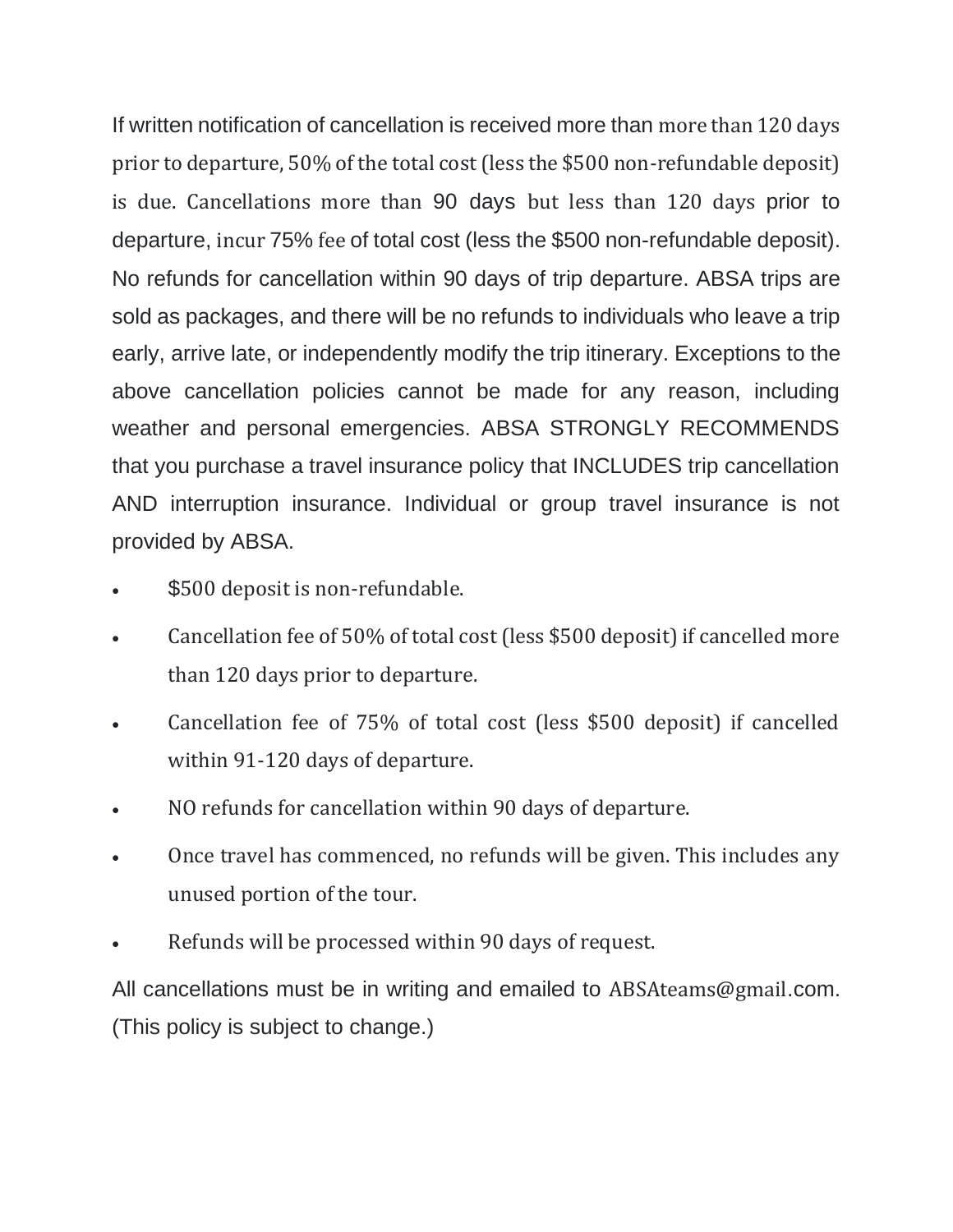### **Airline Ticket Cancellation Policy**

Airline tickets are non-refundable and non-transferrable. Airline tickets purchased through ABSA are not subject to refund or credit. Airline tickets will not be purchased until the tour and airline tickets are paid for in full. Any changes in airfare due to scheduling, price increases or other actions imposed by the airline will be subject to change with the current status of the airlines. Additional charges may be applied until airline fares are paid in full. \*\*\*ABSA STRONGLY RECOMMENDS that you purchase a travel insurance policy that INCLUDES trip cancellation AND interruption insurance. Individual or group travel insurance is not provided by ABSA.

#### **Changes or Cancelations by ABSA**

ABSA reserves the right to cancel any trip or service agreement due to acts of nature and/or any other occurrence out of our control associated with operating in a developing nation. Should ABSA **cancel** a trip for reasons not related to fault on your part, you will receive a full refund of all monies paid to us.

We design our trips with a degree of flexibility, to provide you with the best possible opportunity for exploring different parts of the world, including Caribbean Nations, Europe, and Australia. Our itineraries may change due to weather, availability of new accommodations or routes, problems with old routes, etc. Every effort is made not to delete a specified inclusion but to fulfill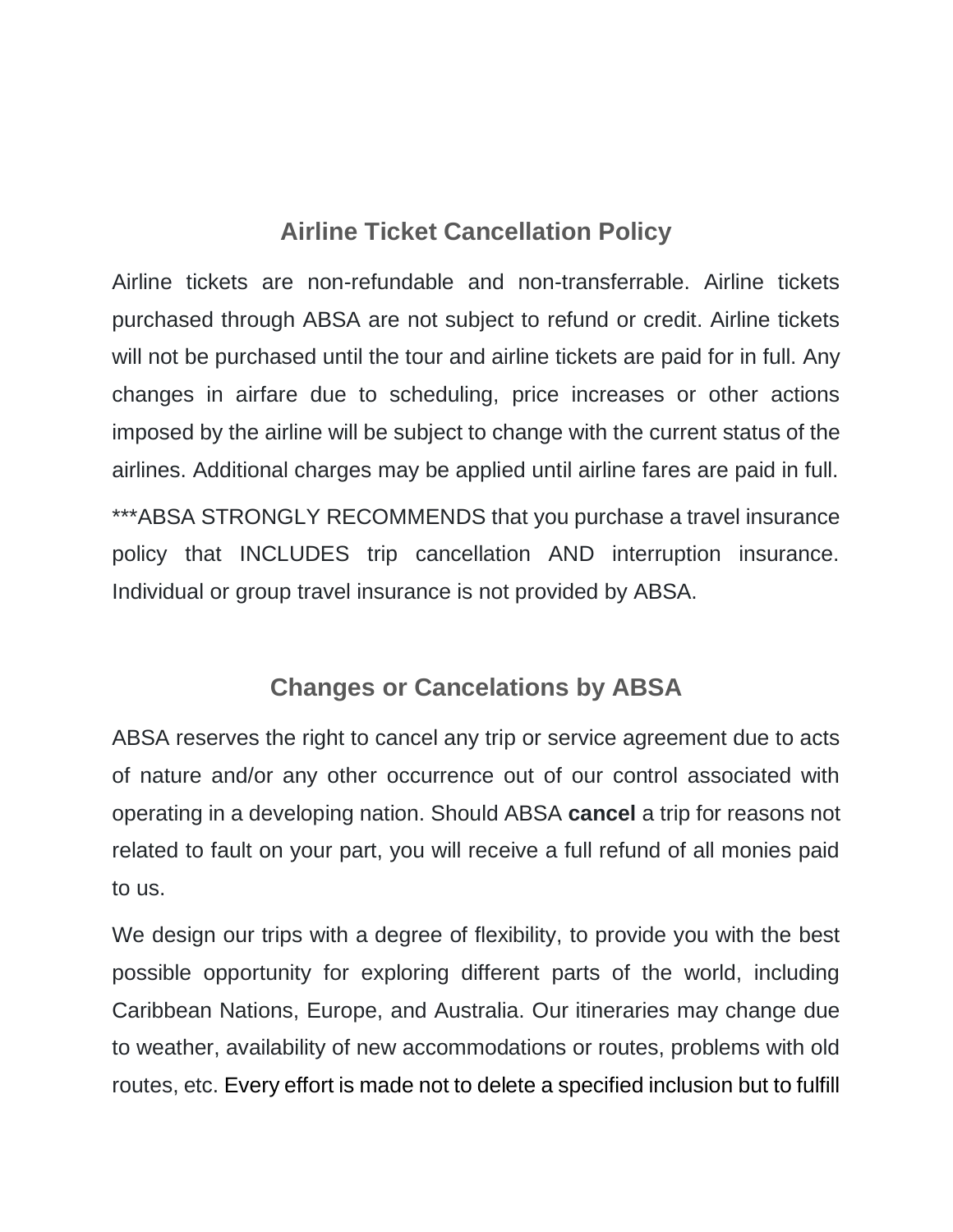the conditions and terms of sale for the best interest of all parties. ABSA reserves the right to change the itinerary due to any factor in our endeavor to maintain trip integrity in the event of adverse conditions. These revisions include tour dates, scheduled games and tours, and any other activity on the itinerary. In the event of changes, we will make every effort to maintain the intent of the original itinerary. Regardless of the cause, ABSA shall not be or become liable or responsible in any way whatsoever for loss, injury, or damage due to sickness, weather, strikes, war, quarantine, acts of terrorism and injury during the program events.

ABSA reserves the right to:

- Substitute any hotel/lodge/motel accommodation should circumstances necessitate at its discretion. Should any substitution occur then the accommodation provided will be of a similar standard.
- Cancel your tour arrangements in any circumstances: for example, if the minimum number of clients required for the tour is not reached.
- Cancel a tour either in whole or for an individual passenger in the event that circumstances beyond the control of ABSA necessitate alternative arrangements to ensure the safety of other tour participants or their reasonable participation in and enjoyment of their tour. In such an event ABSA reserves the right to decline to make any refund of any tour cost.
- Alter any part of the tour it deems necessary or advisable. The additional cost resulting from such change shall be paid by the program participant. Items listed as optional are not included in cost of trip.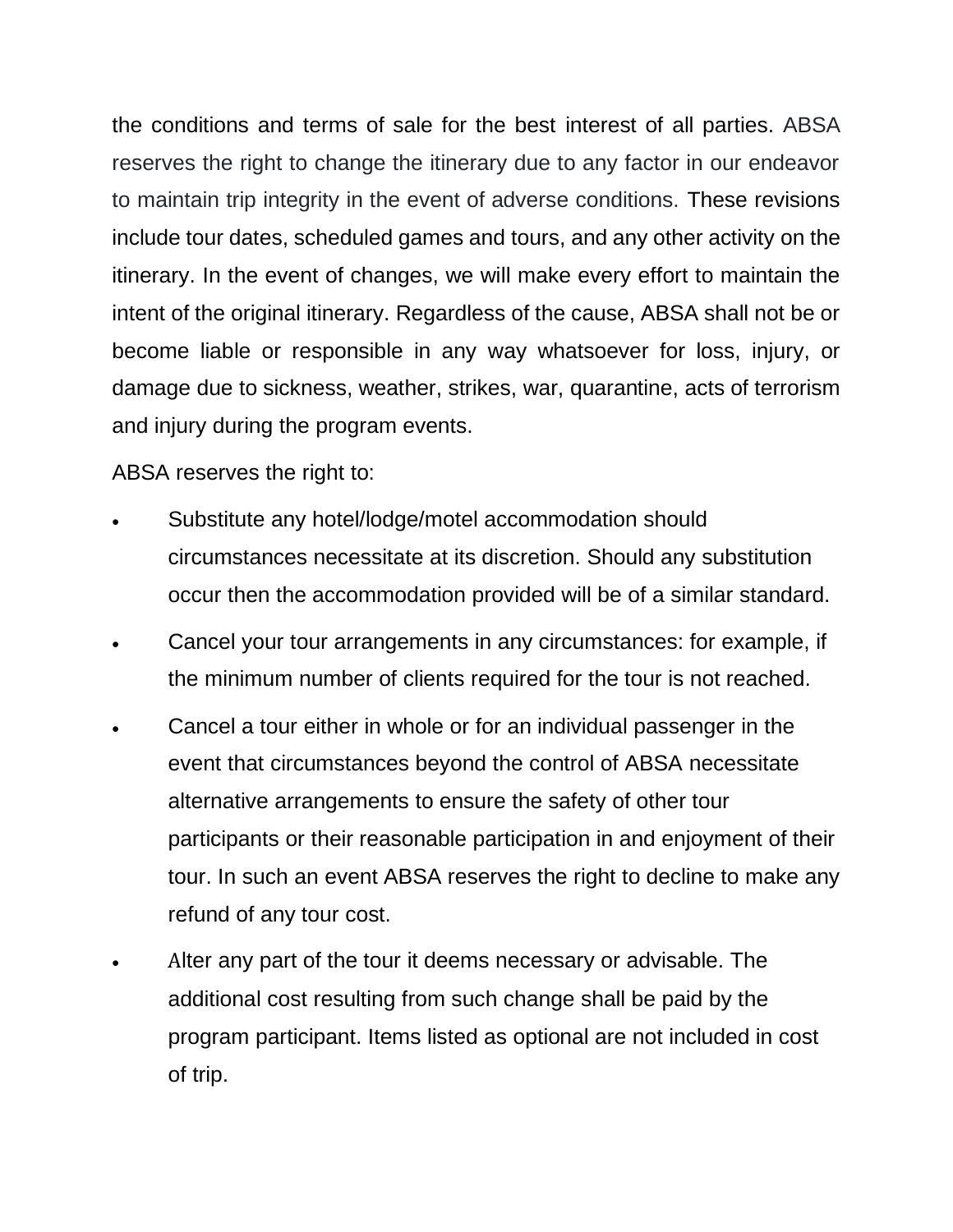\*\*\*ABSA STRONGLY RECOMMENDS that you purchase a travel insurance policy that INCLUDES trip cancellation AND interruption insurance. Individual or group travel insurance is not provided by ABSA.

### **Force Majeure**

ABSA's failure to perform any term or condition of this Agreement as a result of conditions beyond its control such as, but not limited to, war, strikes, fires, floods, acts of God, governmental restrictions, terrorism, power failures, or damage or destruction of facilities, shall not be deemed a breach of this Agreement. In the event that your tour is disrupted due to acts of war or terrorism, ABSA will only be able to refund those portions of the tour that are refunded to us from our suppliers. We highly recommend purchasing insurance for your tour that covers acts war of terrorism. In the event that changes do occur, each passenger will be responsible for any additional fees charged for the changes.

\*\*\*ABSA STRONGLY RECOMMENDS that you purchase a travel insurance policy that INCLUDES trip cancellation AND interruption insurance. Individual or group travel insurance is not provided by ABSA.

### **What Is Included**

Typical Inclusion is

- 1) Ground Transportation
- 2) Hotel Accommodations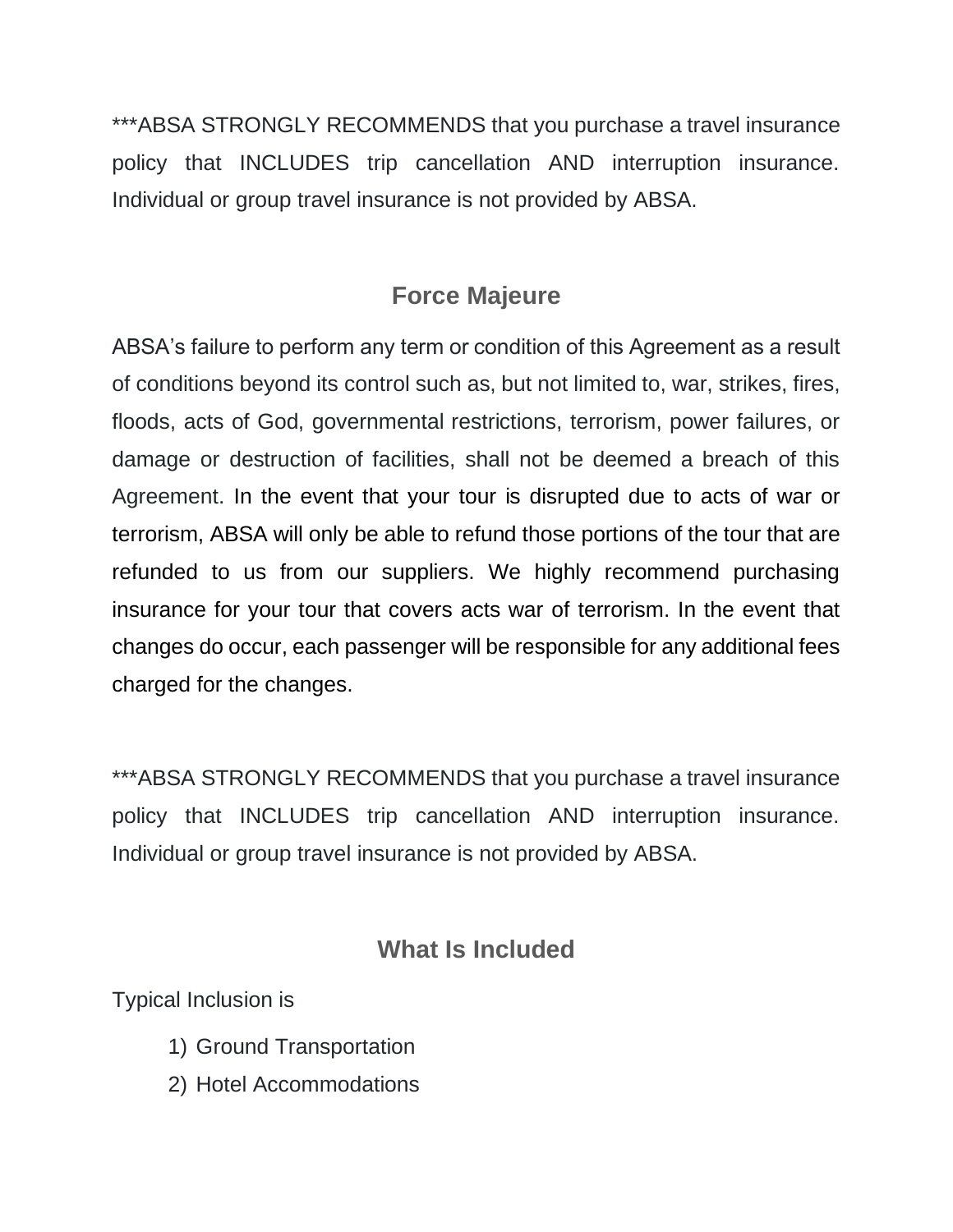- 3) Uniforms (2 Jerseys)
- 4) 2 Meals per day-typically hotel breakfast and dinner, with lunch on your own. (3 meals per day in some instances)
- 5) Admission to tours as described.

Please refer to your unique trip itinerary, service agreement, or email information for details related to inclusions.

#### **What Is Not Included**

Unless otherwise stipulated in writing in your unique trip itinerary or service agreement, airfare, airfare to the gateway city, airline fuel surcharges, airport transfers, soft drinks, visa/passport fees, telephone and communication costs, taxi fares, some meals (depending on the trip), excess baggage charges, alcoholic beverages, sleeping bags and pads, laundry, medical expenses, individual medical insurance, travel insurance, cost of hospitalization or evacuation from remote areas, entry or departure taxes, insurance, and gratuities for guides and all other matters of a personal nature are not included and must be paid for separately by you when required. Activities listed as optional in an itinerary or service agreement generally require an additional fee. If the trip must be extended or itinerary modified due to causes beyond ABSA's control, all associated costs are not included. (In some cases, travel insurance may cover these costs.

\*\*\*ABSA STRONGLY RECOMMENDS that you purchase a travel insurance policy that INCLUDES trip cancellation AND interruption insurance. Individual or group travel insurance is not provided by ABSA.

#### **Medical Responsibilities**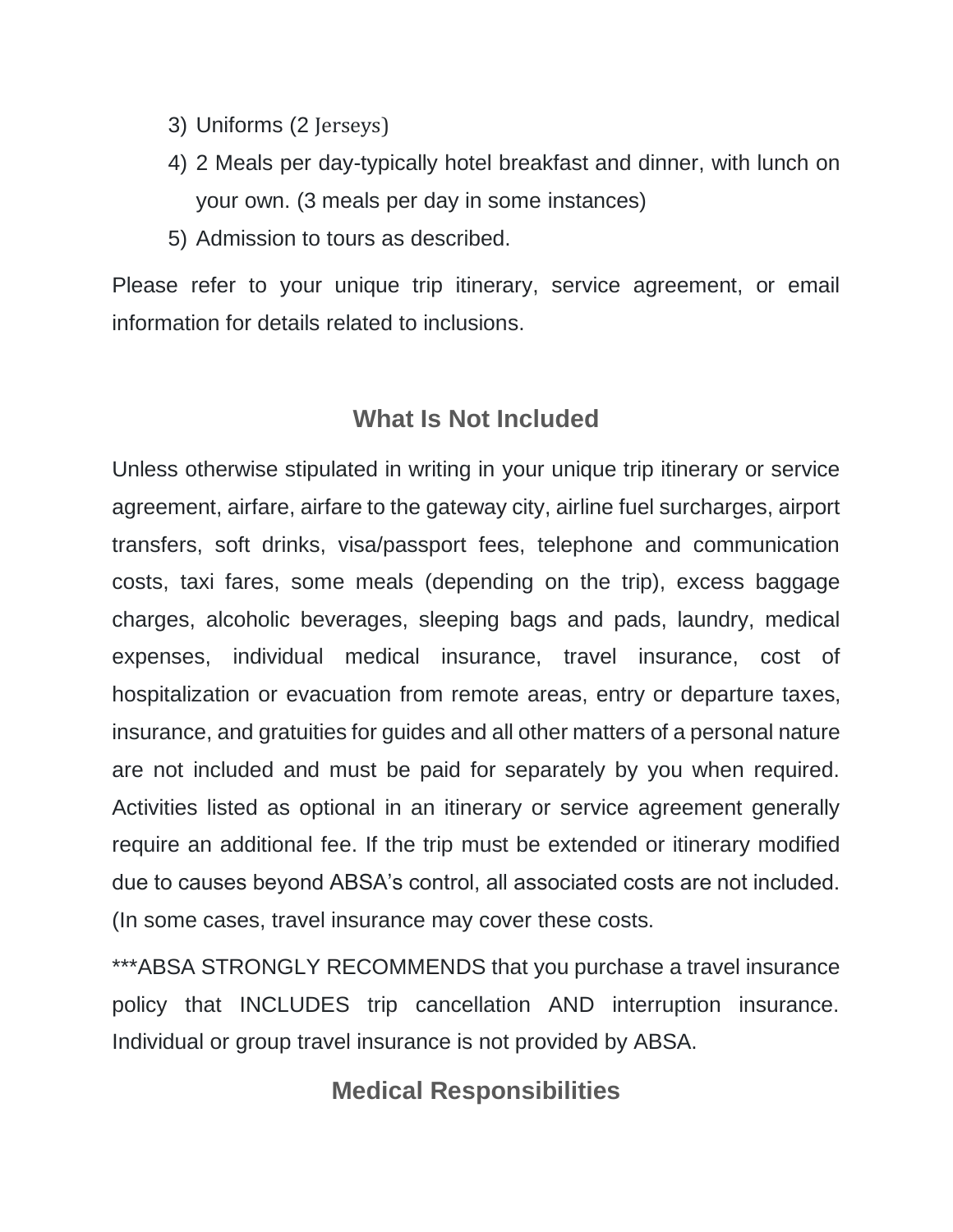Good physical and mental health are essential for the enjoyment of these trips. Come in good condition. It is essential that any participant with a medical condition requiring regular treatment or which may be affected by vigorous activity, high altitude, heat, cold, other natural phenomena, or foods, notify ABSA, in writing, in advance of the trip. All participants must carry their own medical insurance and field rescue and evacuation insurance, valid for the duration of the trip

#### **Friends and Family Members Joining the Tour**

Friends and Family members are certainly encouraged to tour with the group. Under no conditions will we allow family members an option to join the group as travelers without payment for the packaged trip. ABSA is under no obligation to provide information regarding tour routing, accommodations, and game information to anyone other than those on tour with the team. We are under no obligation to provide services or transportation to anyone who deviates from the itinerary as supplied to the team.

### **Television, Photography, Media and Video Rights:**

ABSA has full Television, Photography, Media and Video rights in and to any and all of the programs or events affiliated with the program.

#### **Member's Acceptance:**

ABSA reserves the right, in its own discretion to decline or accept approval of any individual as a member of ABSA.

**Important Note Regarding Fundraising**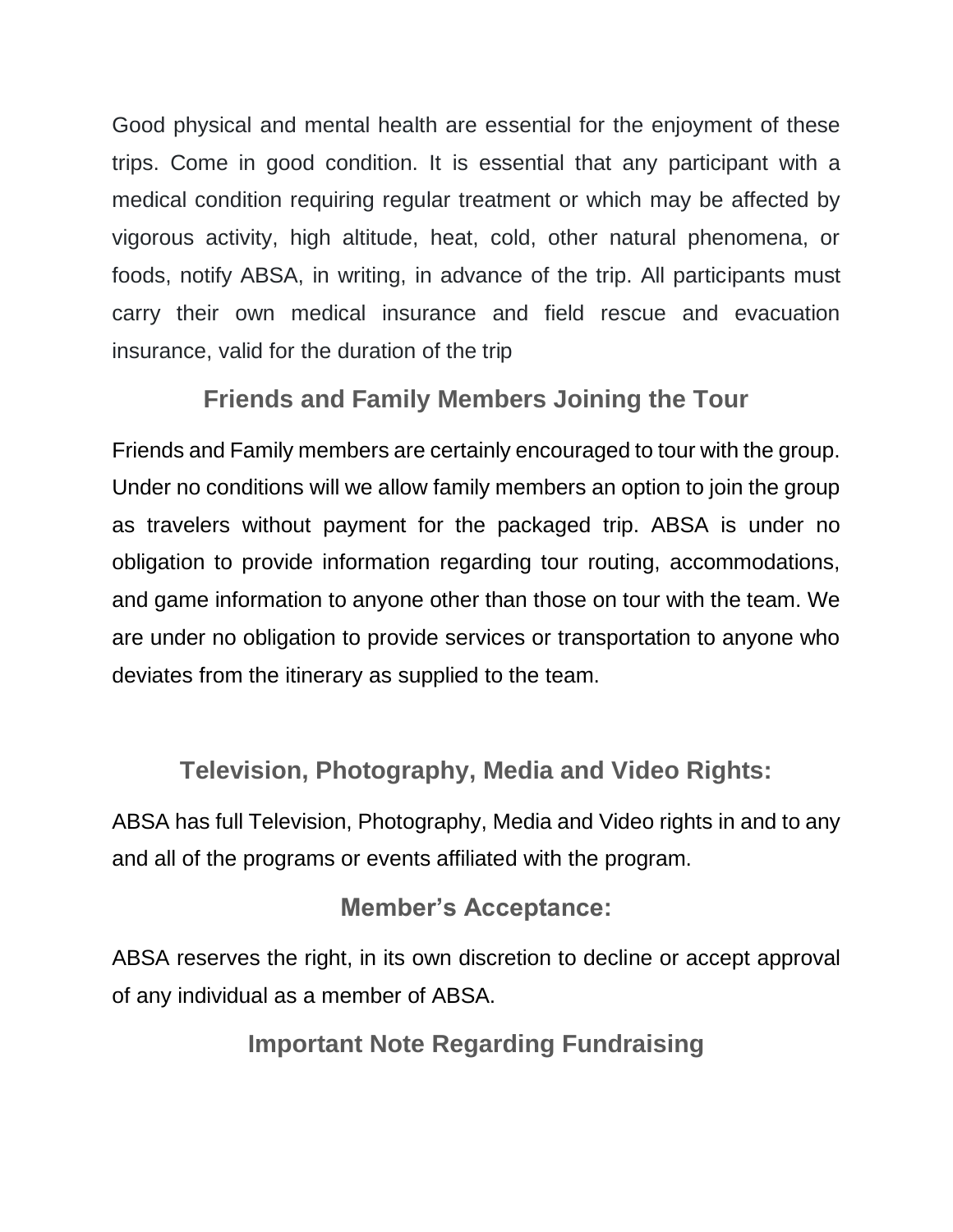Each Team member is responsible for checking the guidelines for raising funds as they pertain to their eligibility with their respective athletic associations. We are not a not-for-profit company. It is important that each company very on their own if they are able to use the donation as a tax deduction.

#### **Refunds on Overpayments**

In some cases, participants may find that their fundraising efforts have exceeded their expectations. In the event you have raised more money than your portion of the tour you will be entitled to some refund. Because of guidelines set forth by governing bodies we are not allowed to refund money to players with remaining eligibility. However, if you have paid in personal money (which includes your money as well as your immediate family investments) we can reimburse you for your investment. For example, if you or your parents have paid the deposit of \$500 out of pocket you would be entitled to a refund of up to \$500 over the amount of the cost of the said trip. If the trip cost is \$1000 and you raise \$1500, you would be eligible to receive a refund for your initial deposit of \$500. If you raise \$1525, the additional \$25 would become property of ABSA and used to upgrade the tour in some aspect. Refunds will be disbursed in September.

#### **Airline tickets**

Airfare is quoted upon request. The cost of the fares will not be guaranteed until deposits are received per seat. Passengers will be subject to the restrictions of current airline policies. Any additional charges implemented by the airlines will be added to the cost of your tour - examples: Fuel Surcharges or name changes for the passengers if airfare has already been ticketed.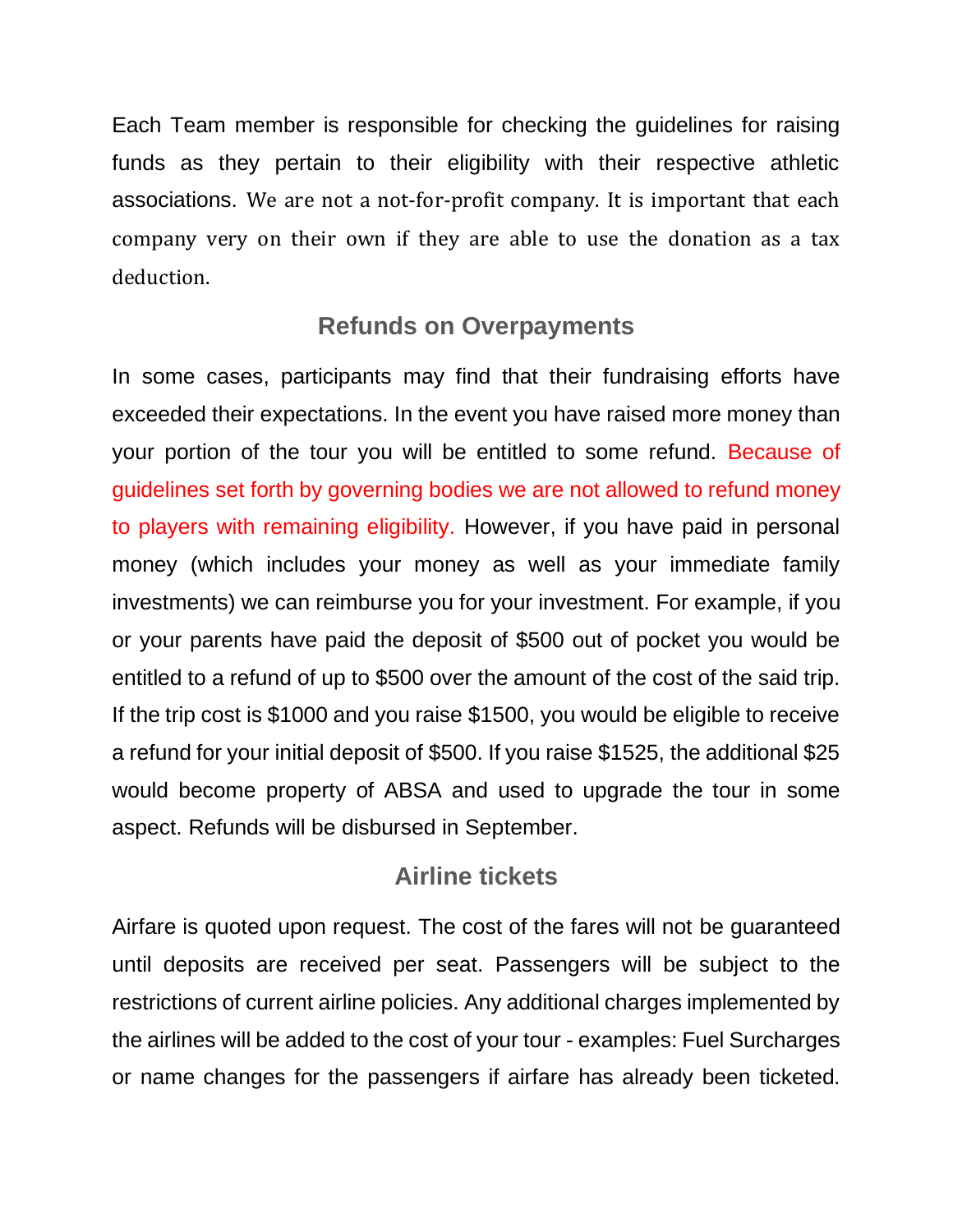When airfares have been purchased with ground arrangements, the airline's conditions, cancellation policy and fees will apply. Airfare terms and conditions will be available at time of booking and it may be that additional deposit amounts may be required to hold air seats. All airline tickets are nonrefundable and non-transferable. We must have correct and legal spelling of participant's name as it reads on his or her passport. Responsibility for accuracy of the information given lies with the participant. Any name changes will incur a change fee of \$350.

### **Airline Connections**

If you are part of the group flight with ABSA from a gateway destination to your international destination it will be each passenger's responsibility to meet the group on time for departure. ABSA will not be responsible for missed connections or flights. It is recommended that passengers arrive at least 4 hours prior to take off to make their connections. Please note that airlines reserve the right to change flight times and ABSA will only be able to provide you with the most current flight schedule. Should airlines change our groups' flight time it will be your responsibility to amend changes to your arrival times to meet the schedule provided by the airlines. Please do not purchase your connecting ticket until ABSA has confirmed the tour will be traveling and when the departure flight will take place (usually 5-6 months prior to departure).

### **Luggage Limits**

• Please check with your airline for baggage limits and weights. There may be additional charges for extra baggage.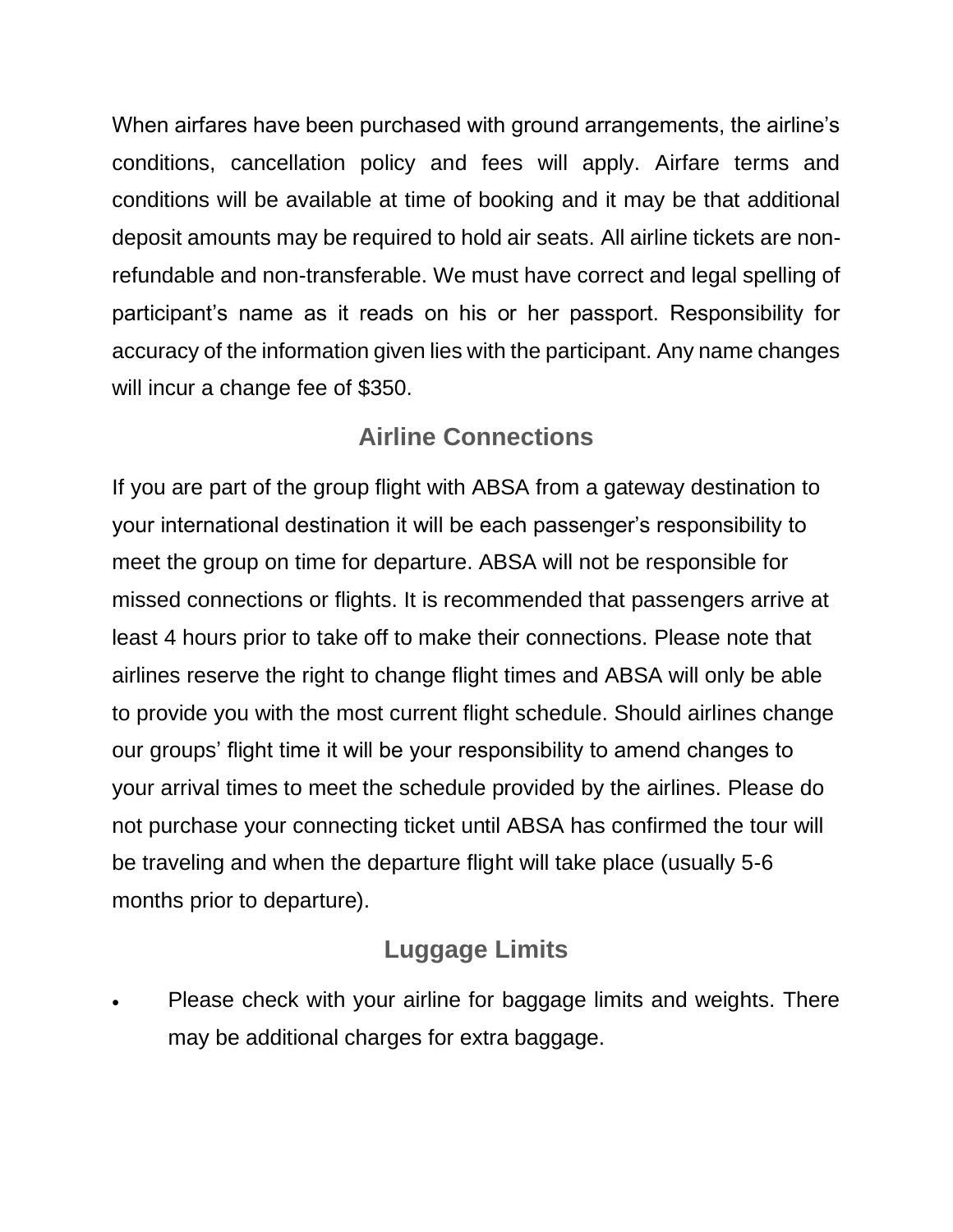- Please contact your airline supplier for restrictions on luggage and handling of sport equipment before you depart.
- One piece of hand luggage such as backpacks (not equipment bags), camera bags, handbags, etc. is allowed and will be carried inside the bus-to ensure the comfort and safety of all travelers.
- Extra luggage is only carried if space is available

# **Passports**

A passport is required to depart the USA for International destinations. You can get passport applications and file them at any US Post office. We recommend processing your passport immediately! It may take up to 2 months to process.

You will need:

- 1) An original birth certificate
- 2) 2 forms of ID

3) A check or money order (credit card/debit cards are not accepted) for amount of passport (Approximately \$135)

4) A passport picture -These can be taken at Walgreens, CVS, Post Offices-call and check with your local store.

### **Visas**

Some countries require a visa for travel. If you are traveling to a country that requires a visa you will be responsible for obtaining the visa.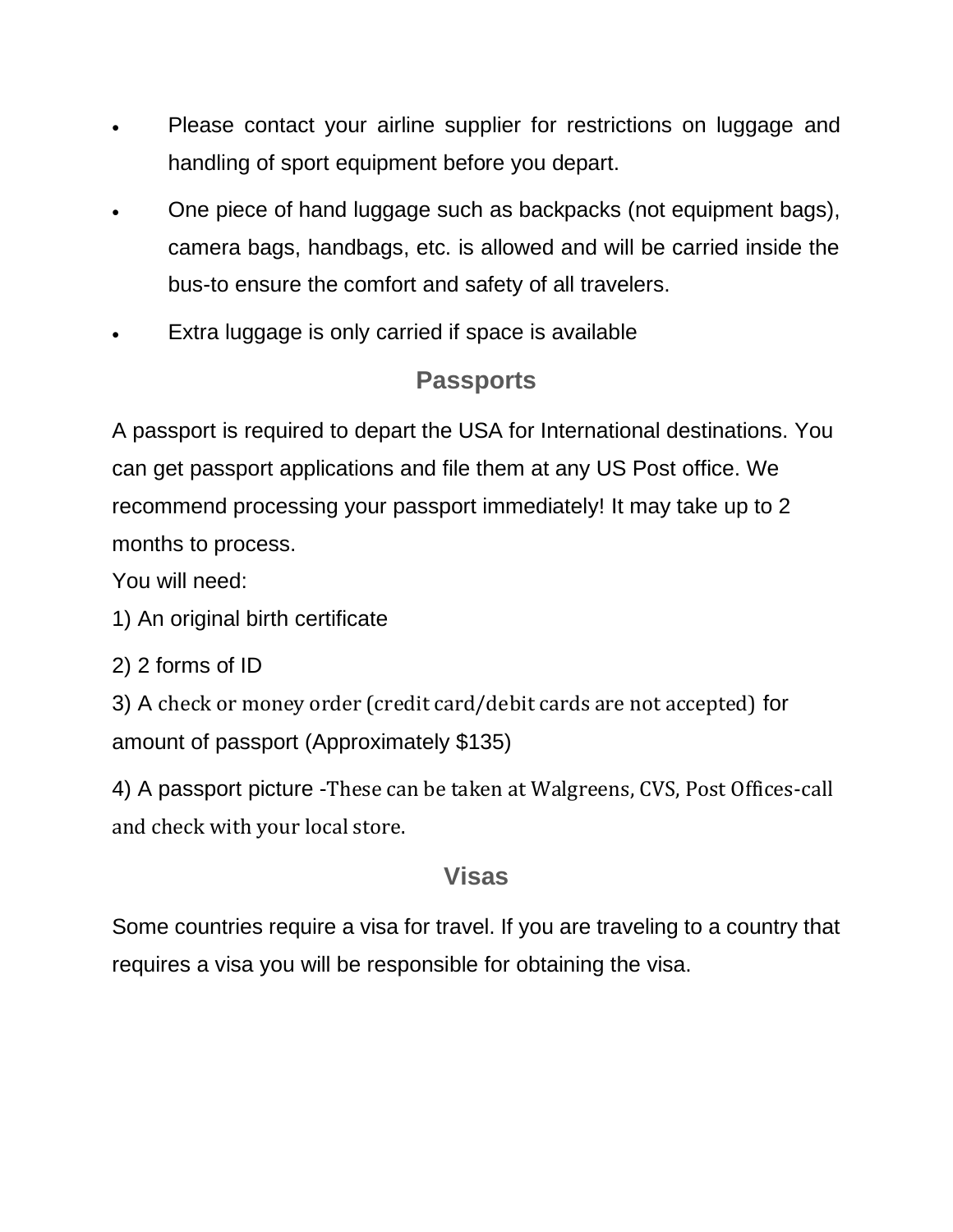### **Lost Tickets and Passports**

ABSA issues e-tickets for airline seats. IF we book your flight, we will always have a record of your flight schedule and ticketing information, from our hub city. We also suggest that 1 photo copy of the individual passport be forwarded to us at time of last payment. We recommend each passenger to carry a photo copy of the Identification page of their passport with them throughout the tour.

#### **Insurance**

\*\*\*ABSA STRONGLY RECOMMENDS that you purchase a travel insurance policy that INCLUDES trip cancellation AND interruption insurance. Individual or group travel insurance is not provided by ABSA.

## **General Tour Information**

- Training sessions with players/coaches/teams are subject to the participants(s)/coaches/teams commitments,
- In order to ensure all arrangements are appropriate, any physical, mental or emotional disability that may require special attention, handling or treatment, must be notified in writing with your reservation request
- Any changes in airfare due to scheduling, price increases or other actions imposed by the airline will be subject to change with the current status of the airlines. Additional charges may be applied until airline fares are paid in full.

# **Uniforms**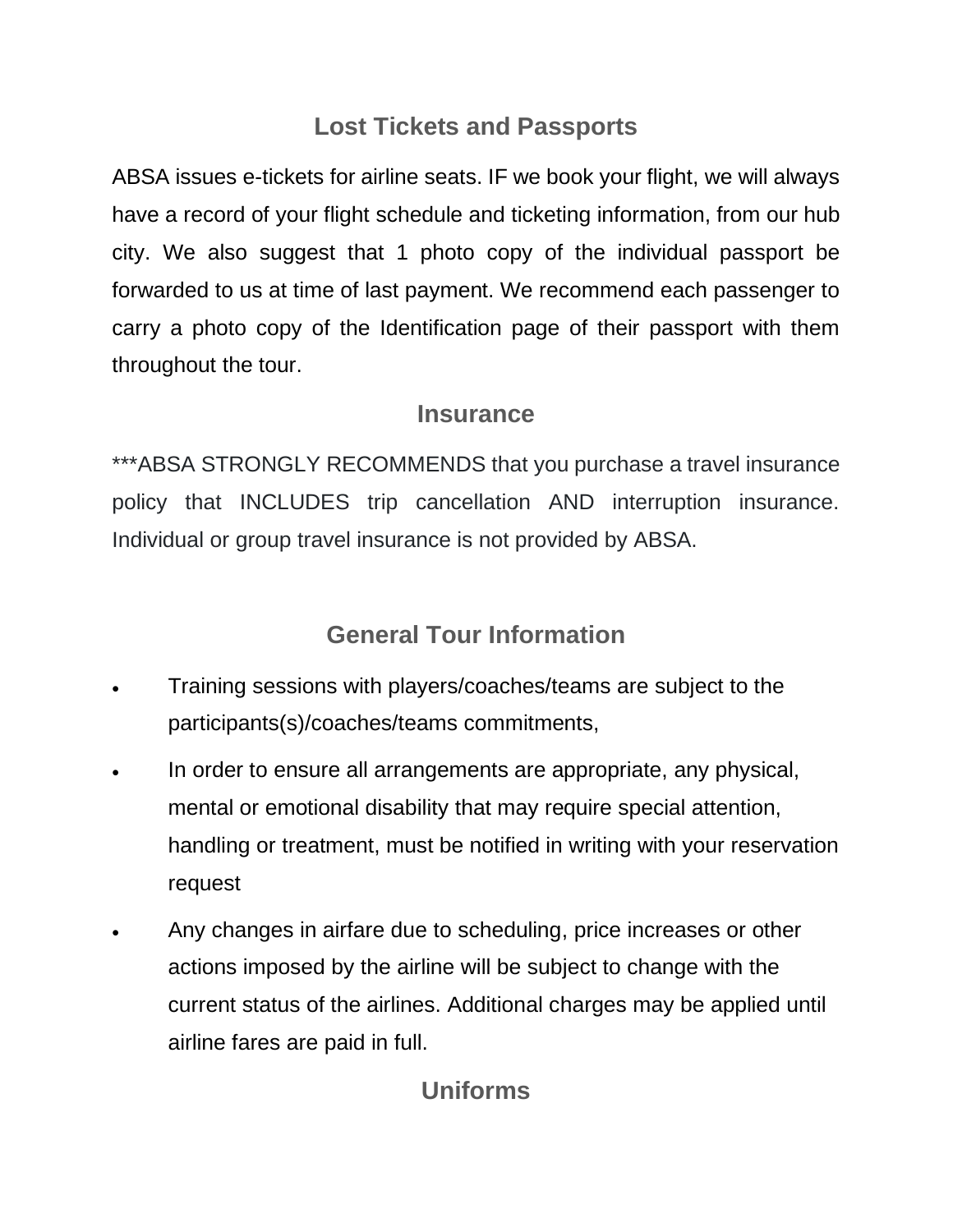Uniforms will be handed out to you in your country of travel (unless otherwise stated) If you order the wrong size uniform, you will be responsible for covering any additional costs for reordering a uniform. Under some circumstances, uniforms may not be able to be reordered.

# **Final Balances**

Final balances for all passengers are due **60 days prior to departure**. Failure to pay promptly renders your place on the tour liable to cancellation with the loss of monies paid as stated under "Changes or Cancelation by Client".

\*\*\*ABSA STRONGLY RECOMMENDS that you purchase a travel insurance policy that INCLUDES trip cancellation AND interruption insurance. Individual or group travel insurance is not provided by ABSA.

# **Unpaid Balances**

ABSA will pursue any unpaid balances due for services provided with all associated costs applied to the client. Travel with the team will not be permitted with any remaining balance due.

# **Drug Policy**

Any passenger caught using illegal drugs on an ABSA tour will be removed from the tour at their own expense.

## **Consumption of Alcohol Policy**

a) **U18 (minors)**: If you are traveling on an ABSA roster as a player you will not be permitted to consume alcohol on tour regardless of the laws of the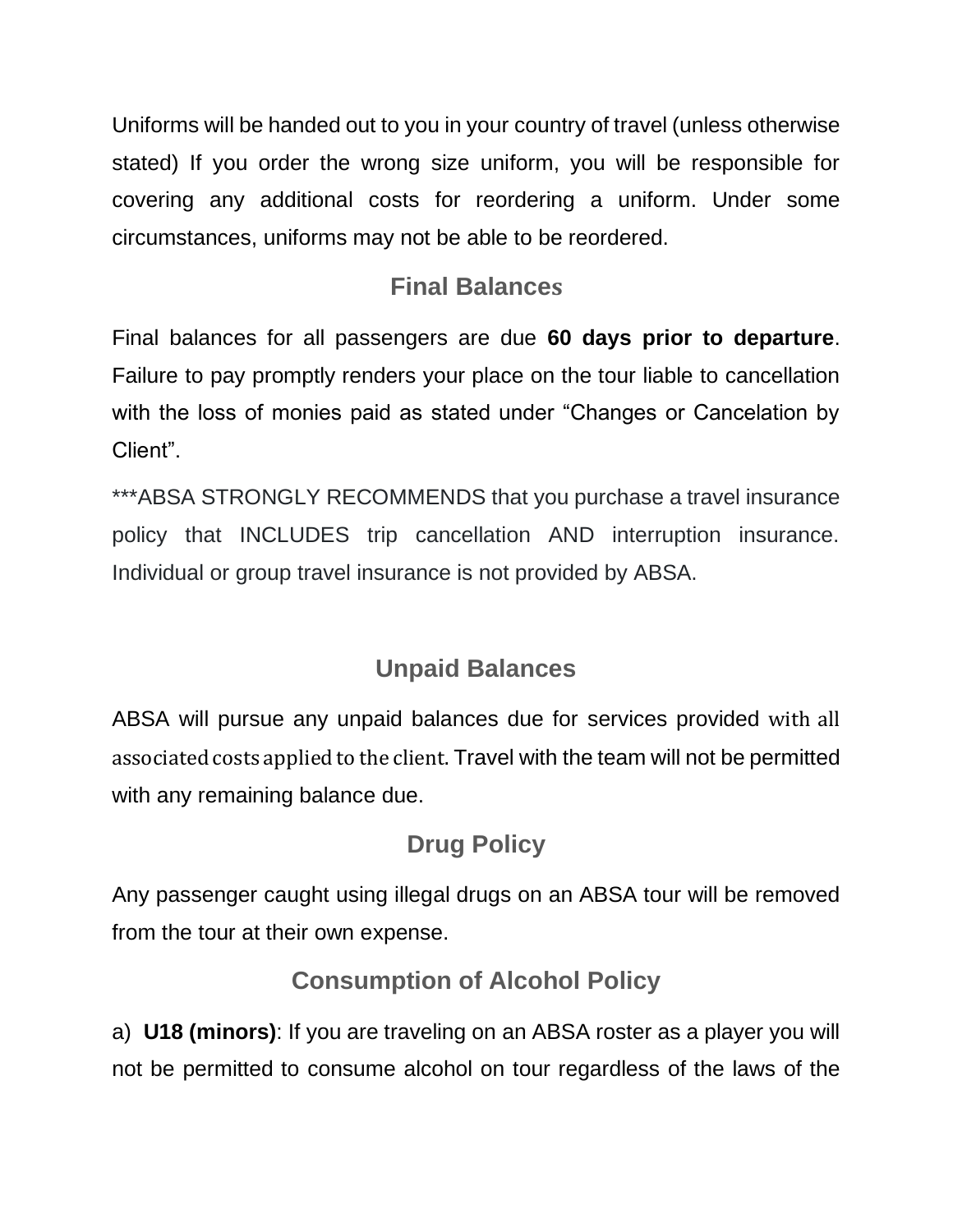country in which you are traveling. If you are in violation of this policy, you will be responsible for any fees to be removed from the tour.

b) **College Athletes:** If you are traveling with an ABSA collegiate team as a player ABSA will allow you to make adult decisions on your consumption as long as it is within the laws of the country of which you are traveling. If you abuse the privileges and are causing problems on tour, ABSA will dismiss you from the tour and you will be responsible for your expenses to return to the USA at that time. If you are in violation of this policy, you will be responsible for any fees to be removed from the tour.

c) **Friends and Family:** You are welcome to experience the tour at your own pace. However, if you become a problem for the group you will be dismissed from the tour at your own expense. If you are in violation of this policy, you will be responsible for any fees to be removed from the tour.

### **Inappropriate Behavior**

ABSA reserves the right to remove participants from the group that are being disruptive or causing problems for the group. Acts of violence, bad behavior or other inappropriate actions towards anyone during an ABSA tour will not be tolerated. If a coach or ABSA staff members feels the participant is behaving in an inappropriate manner, they reserve the right to send the participant home at their own expense.

**Behavior: (in public)** Behavior that is derogatory, threatening, or abusive toward your teammates or opponents will NOT be tolerated. Respect and accept the decisions of your coaching staff. If you intentionally do things to physically, mentally or emotionally hurt or injure another person on the tour,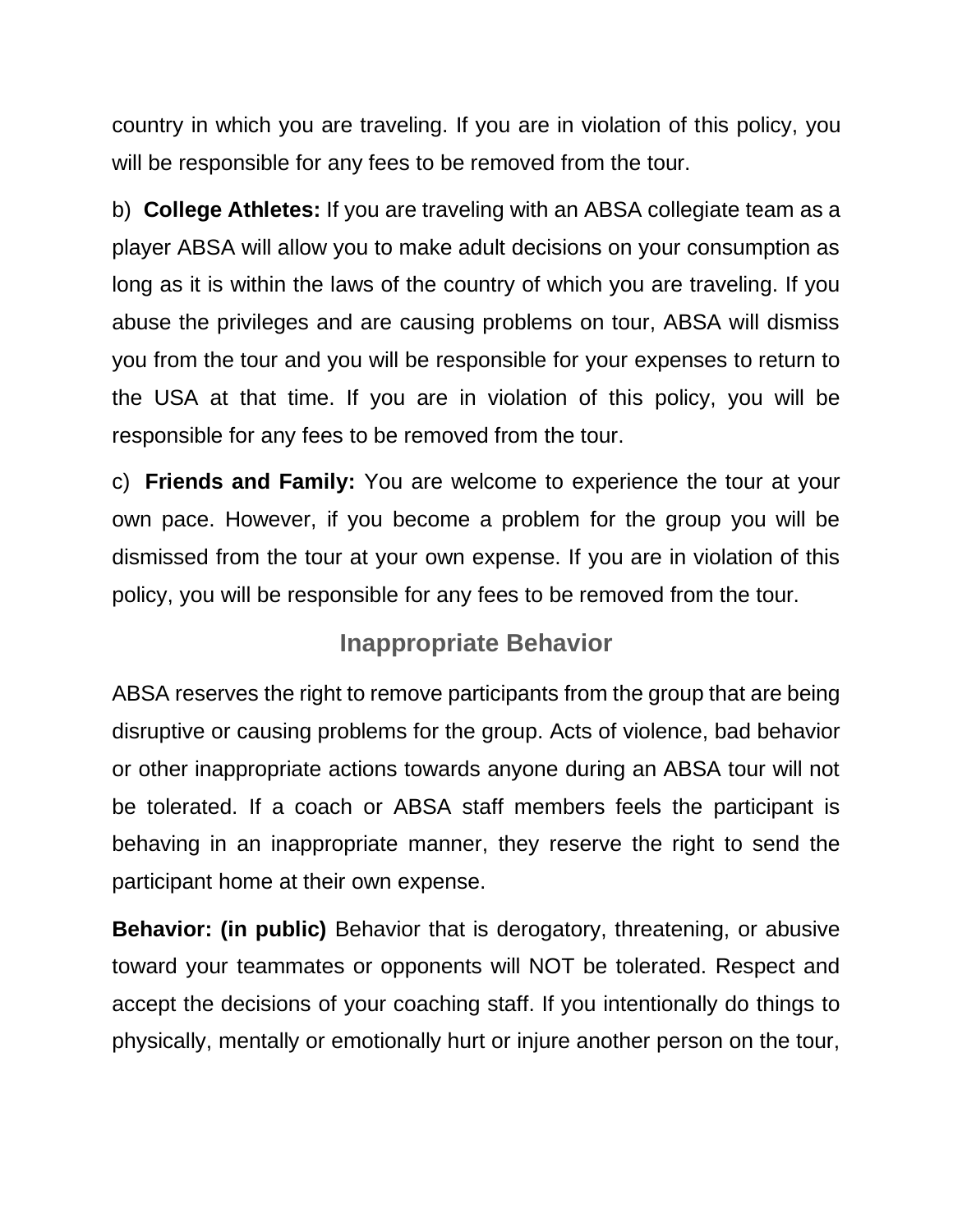your tour may be cancelled and/or you may be sent home immediately at your own expense.

**Behavior: (on-line)** Always be aware that whenever you are on-line, you are representing yourself, your family, and your team. This applies to more than just ABSA and could impact you in your future endeavors such as college and employment. You may not be aware of it, but people are watching you! (Facebook / Instagram / Twitter) Behavior that is derogatory, threatening, or abusive toward others will NOT be tolerated. If you send text messages, emails, post a remark or photos, that are obscene and/or mentally or emotionally hurtful toward another person on the tour, you will be sent home immediately at your own expense. Do your best to act appropriately at all times. Respect your teammates, as well as the family members and friends that are on tour with us.

**Disclaimer:** ABSA will not be liable for misconduct or inappropriate behavior on any tour that results in penalties or fines in other countries. Any penalties or fines that may be implemented will be paid by the member who was charged. Participants will be bound to the laws of the country of which they are traveling. ABSA will not be held responsible for activities engaged by participants.

#### **Liability**

ABSA will not be liable for any:

Loss or damage to luggage or personal effects.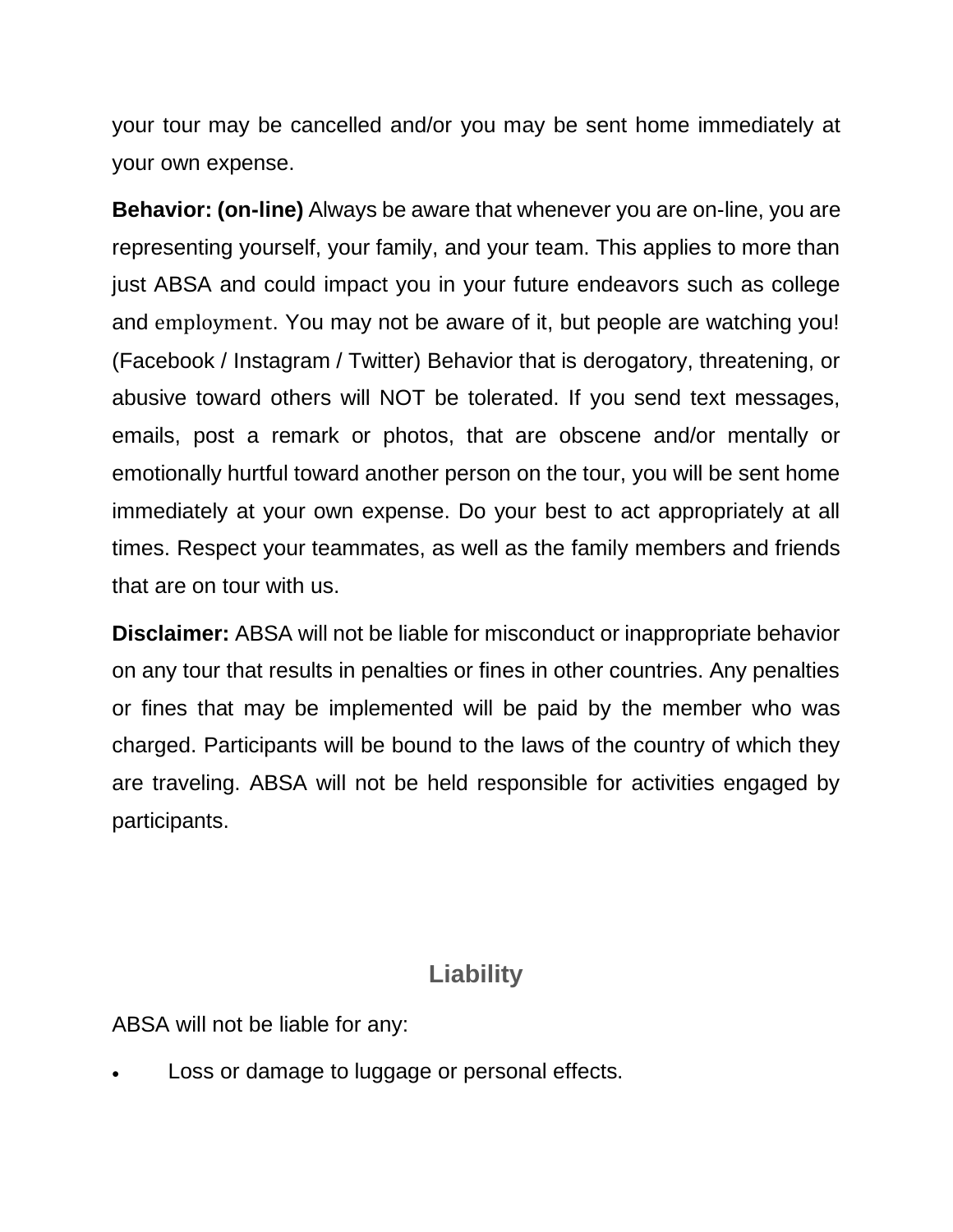- Personal injury or death of a passenger arising while travelling with ABSA or any of its nominated suppliers.
- Damage, personal injury or death arising as a result of any of activities included in tour or optional activities.

## **Our Commitment to You**

ABSA's goal is to exceed your expectations with top quality service for you and your group. We look forward to providing you with the opportunity of a lifetime.

# **Waiver of Liability**

I recognize that because of the potentially hazardous nature of this activity that an injury might be sustained. In the event of such an injury to myself, if I or my family members cannot be contacted, I give my permission to the attending physician to render such treatment as would be normal and agree to pay the usual charges for such treatment. I now release American Based Sports Abroad, LLC. (ABSA), its employees, volunteers, agents, and assigns from any and all claims, liability, loss of services and causes of action of any kind for personal injury and property damage arising in any way out of said participation in ABSA's programs. Participant(s) acknowledges that this release also covers any claims, liability, loss of services and causes of action of any kind alleged to have been caused by ABSA's own negligence, and the negligence of ABSA's officers, employees, volunteers, officials and agents. Further, Participant(s) agrees to abide by and comply with all ABSA rules and regulations. I understand that this release applies to any present or future injuries and that it binds my heirs, executors, and administrators.

# **Contract Agreement**